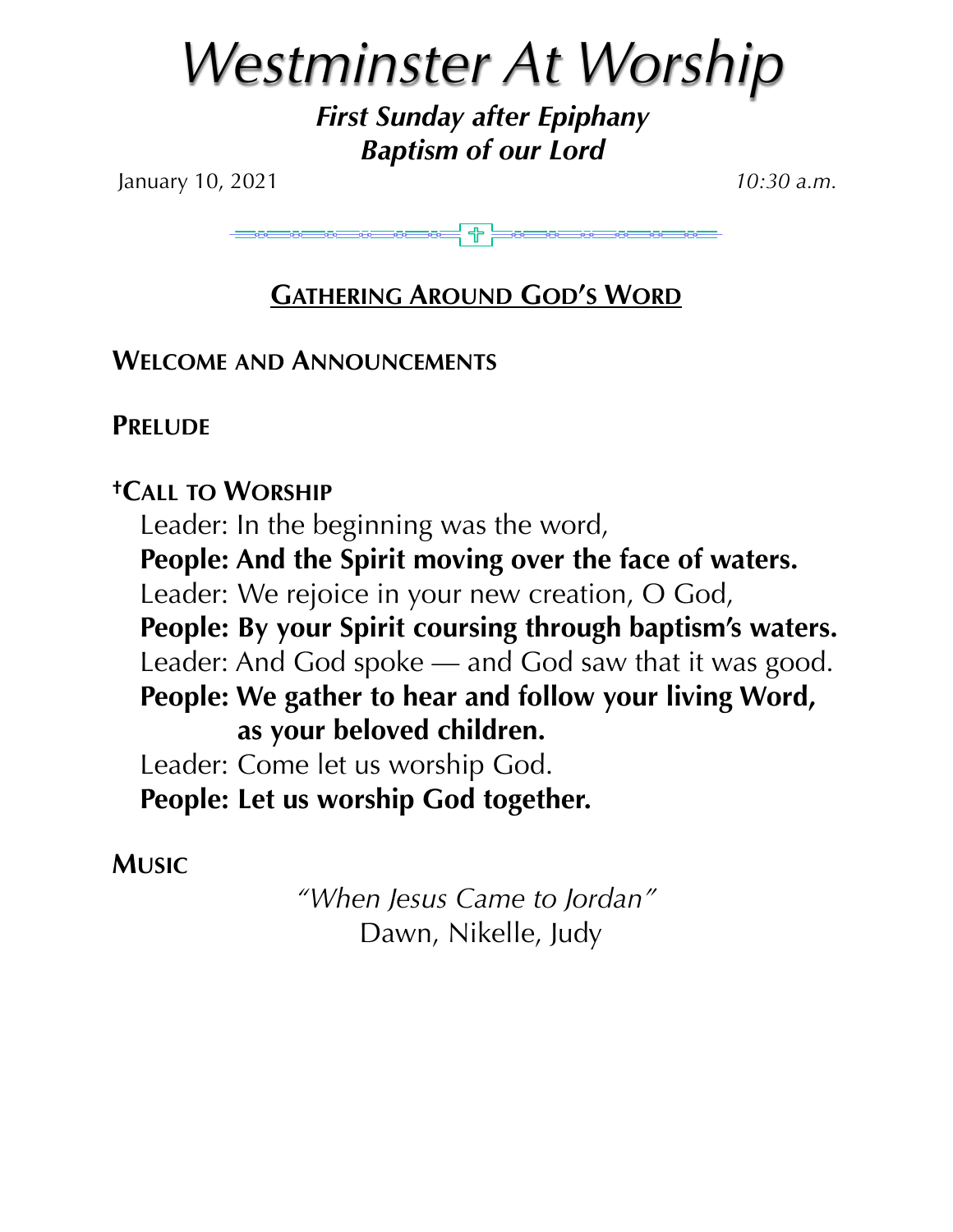**CALL TO CONFESSION UNISON PRAYER OF CONFESSION**

- **O God, John's baptism of repentance should not be for Jesus, your sinless one, but it should be for us. We are the ones who have been baptized into your name, but continually find ways to avoid or reject our standing as your children.**
- **Forgive us for acting as though we have not heard your command to love you and love our neighbor as ourselves. By your Spirit's renewing power, help us to live as your beloved and faithful children. This we pray, even as we would serve, in the name of Jesus Christ. Amen.**

#### **DECLARATION OF PARDON**

- Leader: Friends, hear and believe the Good News of the Gospel,
- **People: In and through Jesus Christ we are forgiven. Thanks be to God. Amen.**

**PASSING THE PEACE**

**CHILDREN'S MOMENT**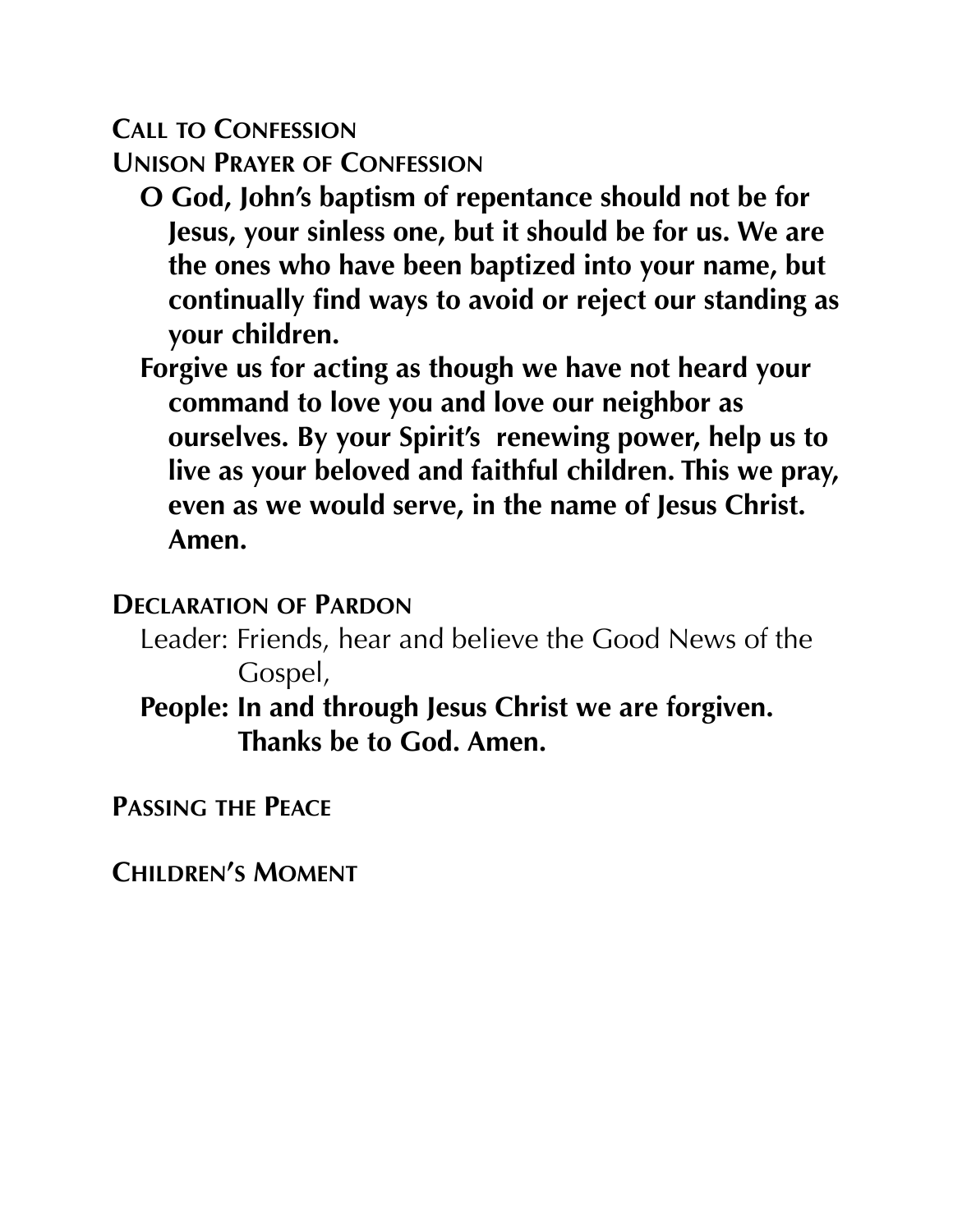## **PROCLAIMING GOD'S WORD PRAYER FOR ILLUMINATION READINGS FROM THE SCRIPTURES**

## **HEBREW SCRIPTURE Genesis 1:1-5**

**1** In the beginning when God createdthe heavens and the earth, **<sup>2</sup>** the earth was a formless void and darkness covered the face of the deep, while a wind from Godswept over the face of the waters. **<sup>3</sup>** Then God said, "Let there be light"; and there was light. **<sup>4</sup>**And God saw that the light was good; and God separated the light from the darkness. **<sup>5</sup>**God called the light Day, and the darkness he called Night. And there was evening and there was morning, the first day.

## **GOSPEL Mark 1:4-11**

**<sup>4</sup>** John the baptizer appeared in the wilderness, proclaiming a baptism of repentance for the forgiveness of sins. **<sup>5</sup>** And people from the whole Judean countryside and all the people of Jerusalem were going out to him, and were baptized by him in the river Jordan, confessing their sins. **<sup>6</sup>** Now John was clothed with camel's hair, with a leather belt around his waist, and he ate locusts and wild honey. **<sup>7</sup>** He proclaimed, "The one who is more powerful than I is coming after me; I am not worthy to stoop down and untie the thong of his sandals. **<sup>8</sup>** I have baptized you with water; but he will baptize you with the Holy Spirit."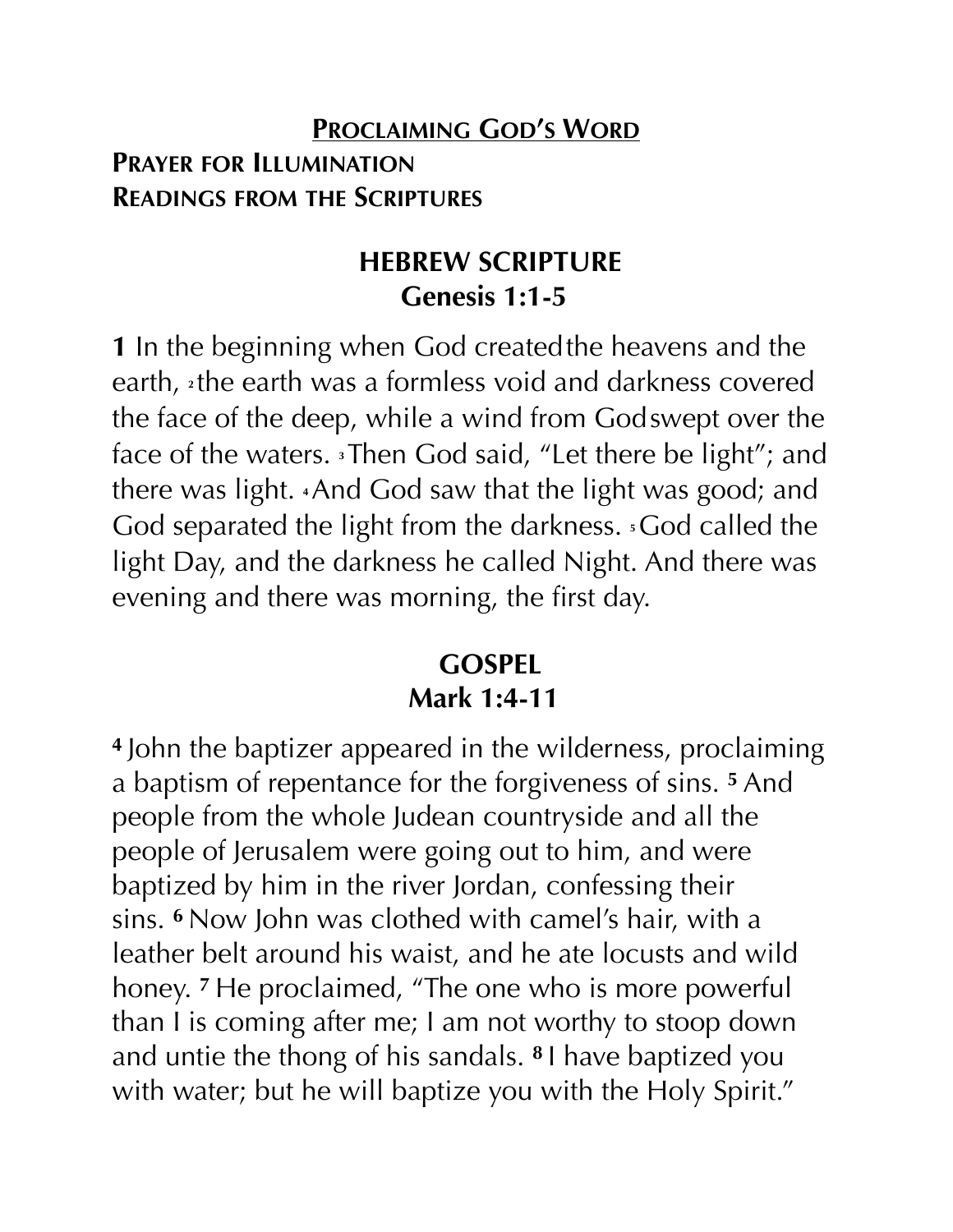**<sup>9</sup>** In those days Jesus came from Nazareth of Galilee and was baptized by John in the Jordan. **<sup>10</sup>** And just as he was coming up out of the water, he saw the heavens torn apart and the Spirit descending like a dove on him. **<sup>11</sup>** And a voice came from heaven, "You are my Son, the Beloved; with you I am well pleased."

## **SERMON**

*"New Beginnings"*  Rev. Linda Williams

## **†AFFIRMATION OF FAITH - RENEWAL OF BAPTISMAL PROMISES**

**RENEWAL OF BAPTISMAL PROMISES (FROM BOOK OF COMMON WORSHIP)** 

Leader: Trusting in the gracious mercy of God, do you turn from the ways of sin and renounce evil and its power in the world?

## **People: I do.**

 Leader: Do you turn to Jesus Christ and accept him as your Lord and Savior, trusting in his grace and love?

## **People: I do.**

 Leader: Will you be Christ's faithful disciple, obeying his Word and showing his love?

## **People: I will, with God's help.**

 Leader: Do you accept the nurture of the Holy Spirit who renews your spirit each day?

## **People: I do.**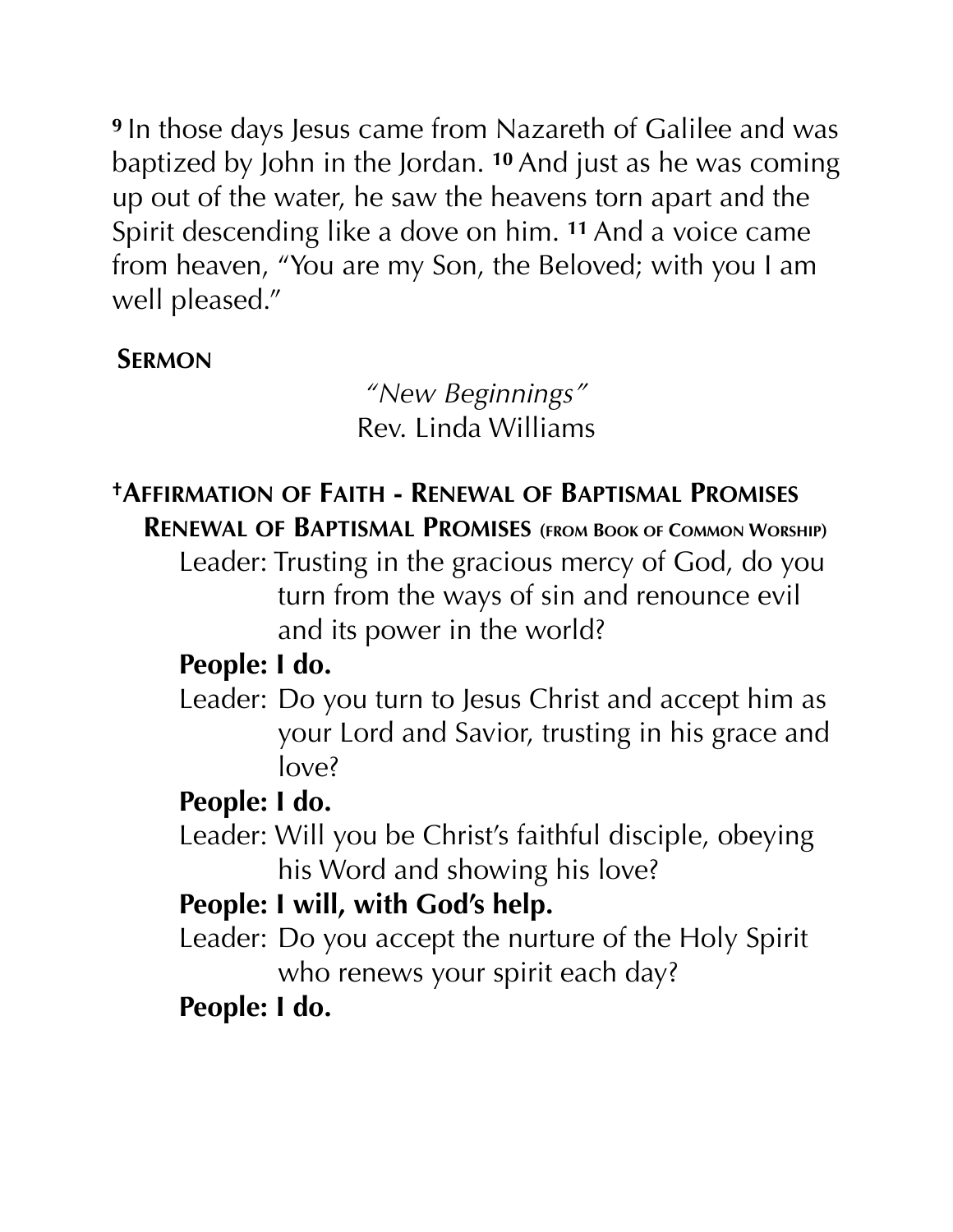#### **A UNISON PRAYER**

**O God, we rejoice in your grace, given and received. We thank you that you claim us, that you wash us, strengthen us, and guide us, that you empower us to live a life worthy of our calling. In the way of Jesus, make us as water in a dry and thirsty world. Establish us to be places of refreshment. Root us and nurture us in love, that with all your people, that we may rightly and justly serve you. Fill us with your fullness that our lives may overflow in service and love. Amen.** 

#### **MUSIC**

*"There's Something About That Name"*  Dawn, Nikelle, Judy

#### **RESPONDING TO GOD'S WORD**

#### **PRAYERS OF THE PEOPLE & THE LORD'S PRAYER**

THE LORD'S PRAYER

**PEOPLE: Our Father, who art in heaven, hallowed be thy name, thy kingdom come, thy will be done, on earth as it is in heaven. Give us this day our daily bread, and forgive us our debts as we forgive our debtors; and lead us not into temptation, but deliver us from evil. For thine is the kingdom, and the power, and the glory forever, Amen.**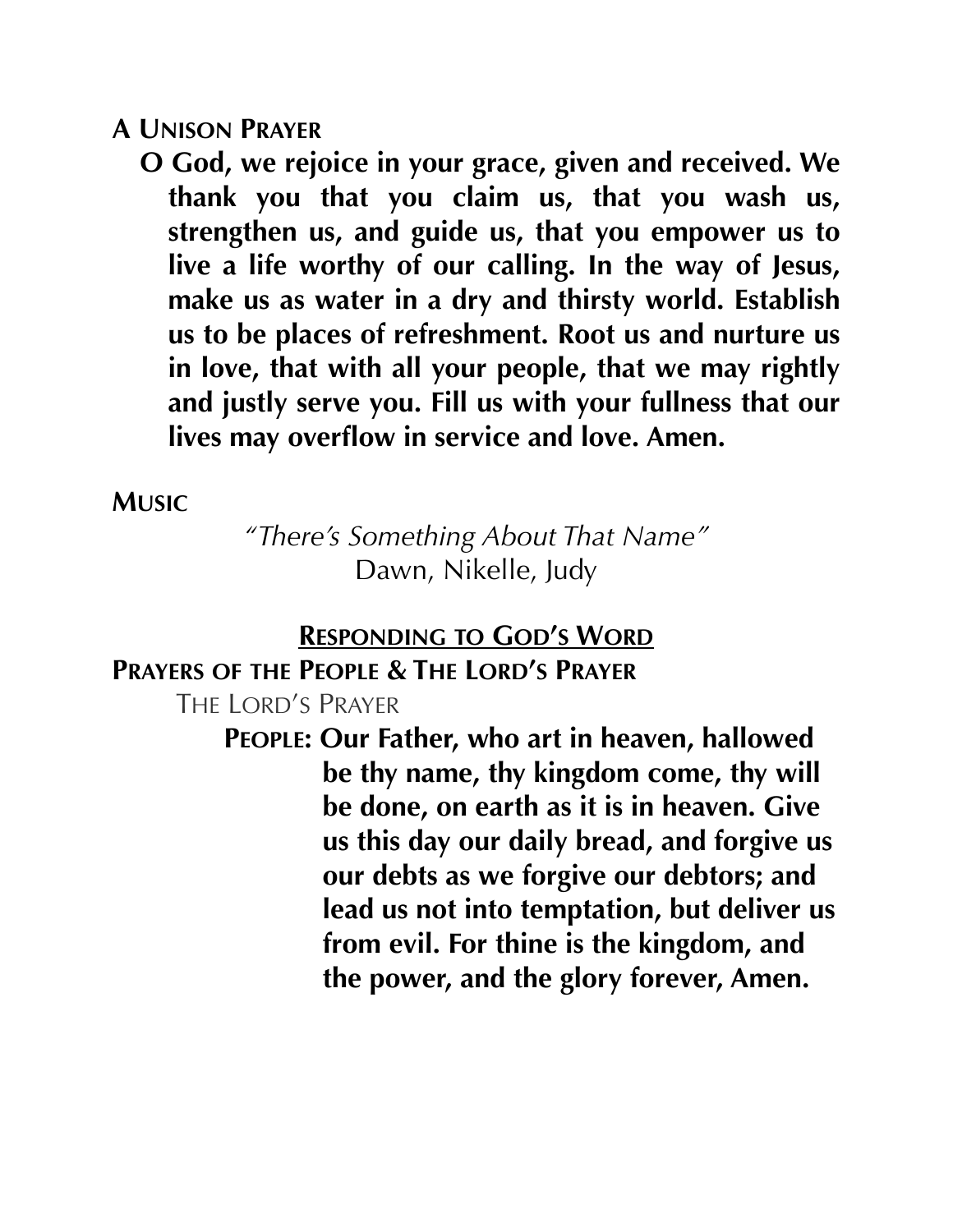#### **OFFERING OURSELVES AND OUR GIFTS TO GOD**

#### **<sup>†</sup>DOXOLOGY** OLD HUNDREDTH

*Praise God, from whom all blessings flow; Praise Him, all creatures here below; Praise Him above, ye heavenly host; Praise Father, Son, and Holy Ghost. Amen.* 

#### **UNISON PRAYER OF DEDICATION**

**O God, all that we have and all that we are is a result of your love and divine grace. Help us to recognize that all good things come from you, our Creator, Redeemer, and Sustainer. Let our lives be a thank offering in response to your gracious love. Amen.** 

#### **BEING SENT WITH GOD'S WORD**

**HYMN OF DEDICATION**  *"O Love, How Deep, How Broad"*  Dawn, Nikelle, Judy

**CHARGE**

**BENEDICTION**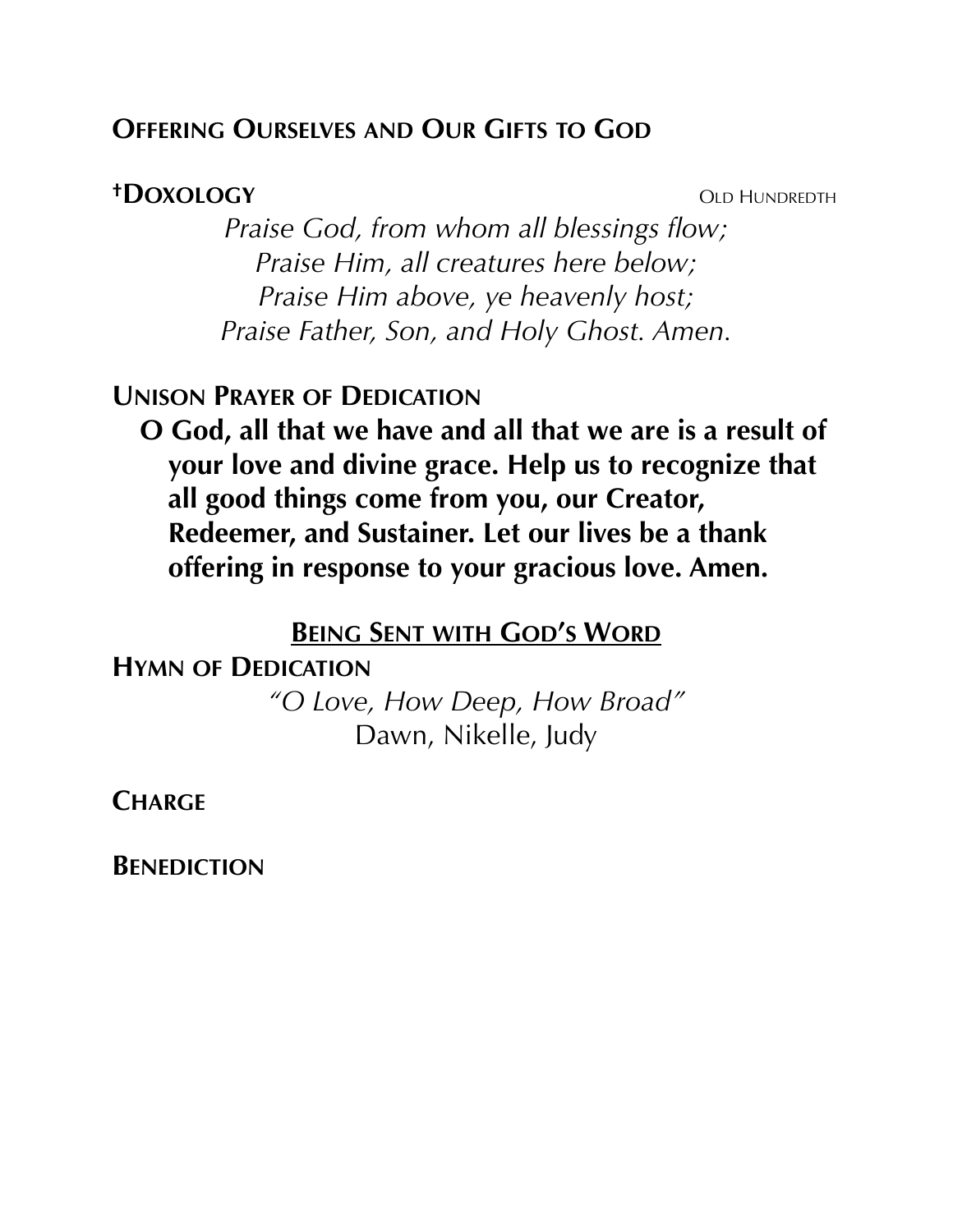MINISTERS All the People PARISH ASSOCIATE **Rev.** Linda Williams CHRISTIAN EDUCATION DIRECTOR Nikelle Johnson NURSERY SUPERVISOR Elaine Edwards CHOIR DIRECTOR DAWN Auger HAND BELL DIRECTOR Peggy Hanson ORGANIST Wendy Tally TREASURER Heidtman Heather Heidtman CUSTODIAN Harold Miller SECRETARY Judy Harrelson CCLI License #2328090

#### **ANNOUNCEMENTS FOR JANUARY 10, 2021**

**PER CAPITA & OFFERING ENVELOPES:** Per capita for 2021 is \$28.76. This is per active, confirmed member. Offering envelopes for 2021 are available for pick-up at the church during regular office hours.

**THE WIRED WORD ADULT FAITH FORMATION:** Join us on Wednesdays at 1:00 p.m. via Zoom. Enjoy lively conversations about current events in the news and the Bible passages that relate to those events. Any questions regarding the class or for Zoom information, contact Rev. Linda at 989-686-1360 or email at **[parishassoc@wpcbc.org](mailto:parishassoc@wpcbc.org)**.

**THURSDAY EVENING BIBLE STUDY:** Join us on Thursdays at 7:00 p.m. via Zoom beginning January 14 where we will discuss a variety of Bible passages as well as explore the ideas of the book, *"The Bible with and Without Jesus."* Bible scholars and teachers Amy-Jill Levine and Marc Z. Brettler take readers on a guided tour of the most popular Hebrew Bible passages quoted in the New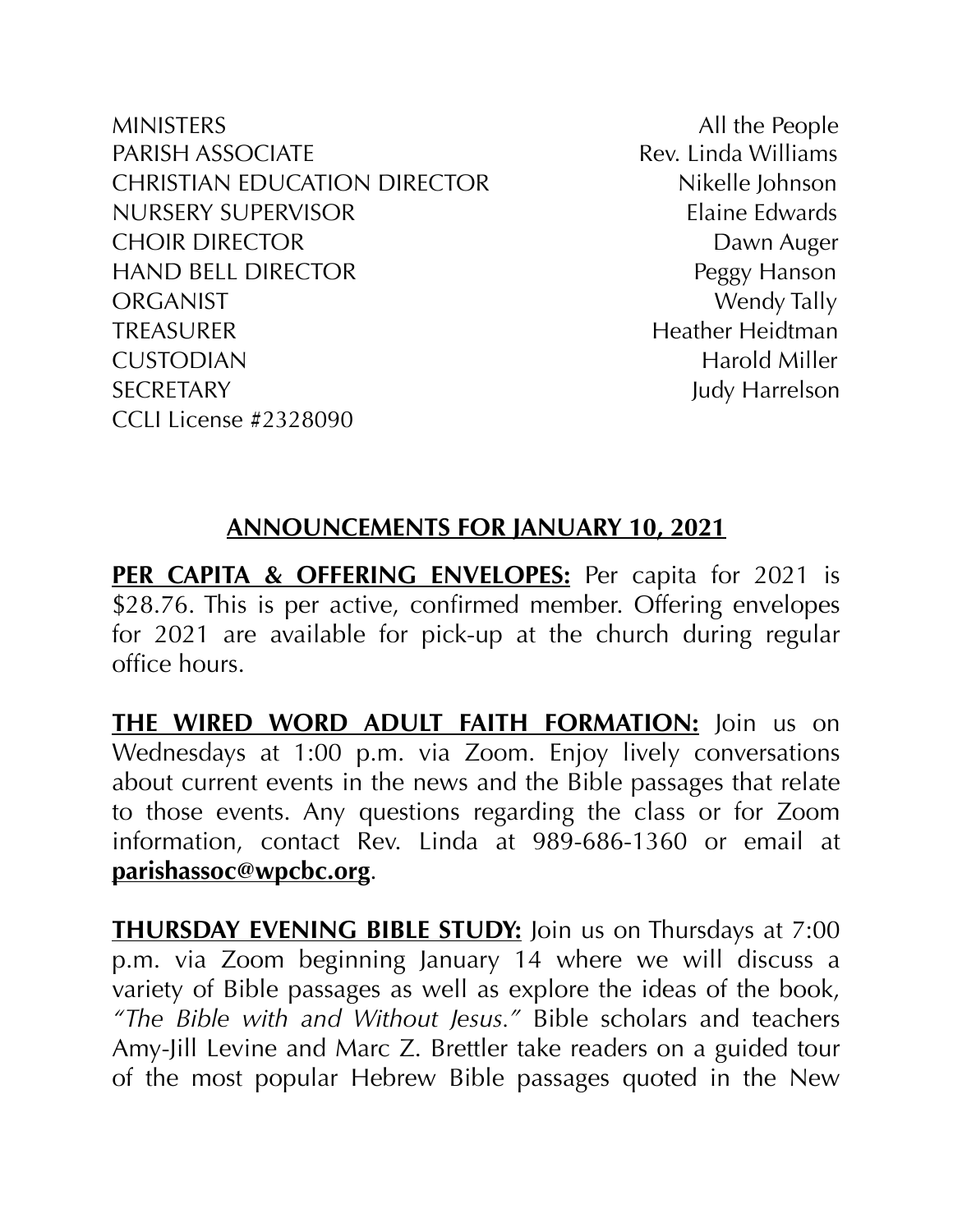Testament to show what the texts meant in their original contexts and then how Jews and Christians, over time, understood those same texts. Any questions regarding the class or for Zoom information, contact Rev. Linda at 989-686-1360 or email at **[parishassoc@wpcbc.org](mailto:parishassoc@wpcbc.org)**.

**THE BOOK CLUB** will meet Tuesday, January 26 at 6:00 p.m. via Zoom. We will discuss the book *"The Readers of Broken Wheel Recommend"* by Katrina Bivald. Books are available at church this month. They are available in the church office for check-out and can be picked up during regular business hours. Contact Nikelle at **[cedirector@wpcbc.org](mailto:cedirector@wpcbc.org)** to receive Zoom login information.

**SPIRITUALITY OF AGING:** Our Spirituality of Aging groups have begun gathering in groups of twos over the phone. We realize this is not the way we would have all hoped to have gathered this Fall, but for the ten to twelve who have signed up, it has become a way to remain connected during these coronavirus days. For these "twoby-two" conversations, we are using "*On the Brink of Everything*," a beautiful book of reflections on what we can learn as we move closer to "the brink of everything." This book is written by beloved and bestselling author Parker J. Palmer. It's never too late to join in! If you have any questions or would like to learn more about our "two-by-two" discussion format, please give Rev. Linda a call.

**JOIN US ON FACEBOOK:** Westminster Presbyterian Church - Bay City.